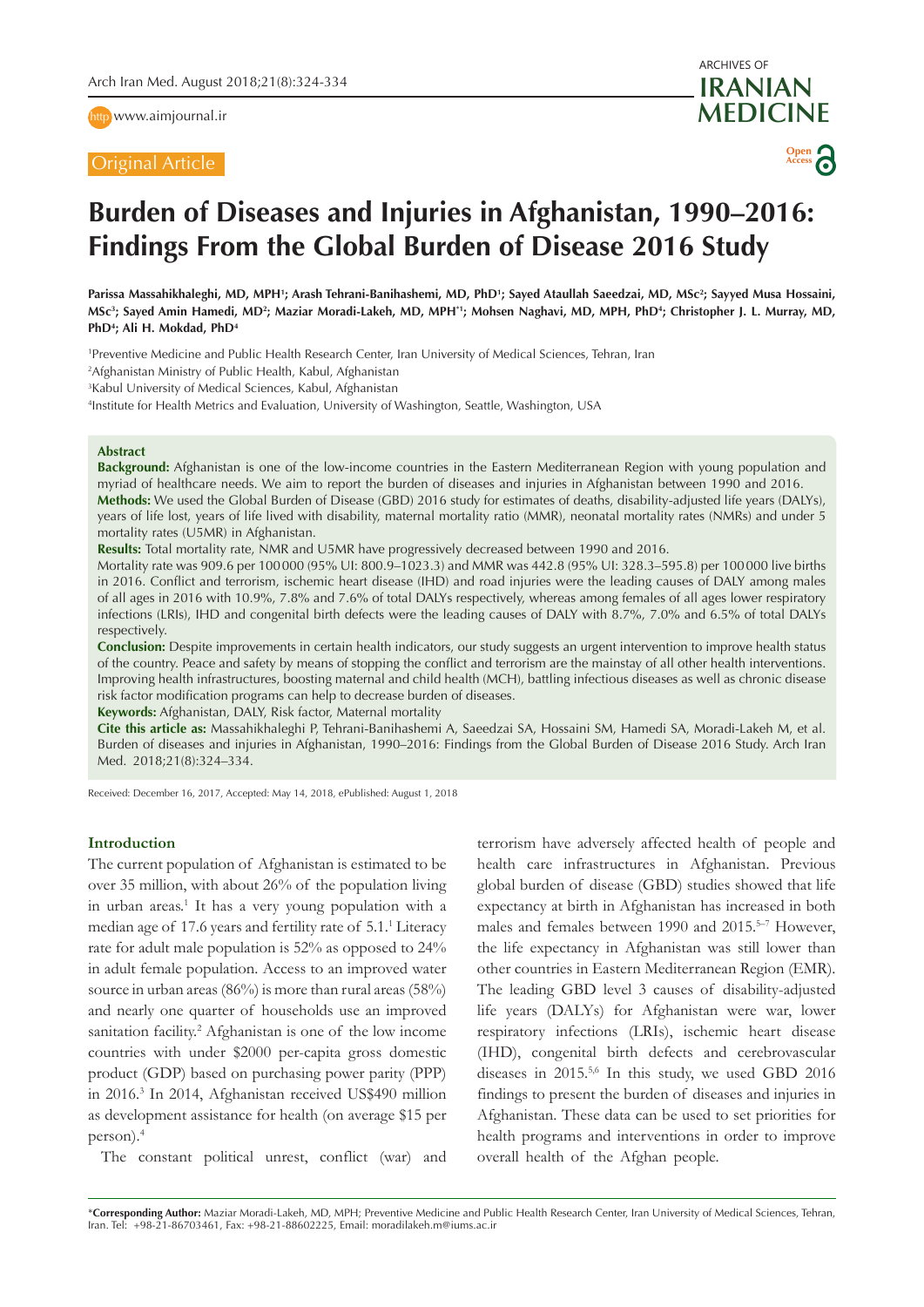## **Materials and Methods**

GBD 2016 includes an annual assessment covering 195 countries and territories, 21 regions and 7 super-regions from 1990 to 2016 as well as estimated burden of 333 diseases and injuries, 2619 sequelae and 79 risk factors by age and sex. GBD also covers causes of deaths and morbidities and their risk factors for males and females of different age groups, as well as estimates for maternal mortality and age-specific mortality rates. The GBD uses three main indicators to calculate disease burden: Years of Life Lost due to premature Mortality (YLLs), years of life lived with disability (YLDs), and the sum of the two, which accounts for DALYs. Briefly, YLLs are calculated multiplying the number of deaths from a disease in each age group by the reference life expectancy at the average age of death for those who die in that age group. YLDs are computed by multiplying the disease prevalence by disease disability-weight (magnitude of health loss) in age, sex and year-specific strata. DALYs were calculated through summation of YLL and YLDs. Model-based epidemiological estimates in combination with disability weights were used to obtain data. Detailed descriptions of methodology and approach of GBD 2016 have been published in previous studies.<sup>8-10</sup> Institute for Health Metrics and Evaluation (IHME) has used near 150 resources to gather Afghanistan health data in Global Health Data Exchange (GHDx).<sup>11</sup>

In the current report, burden of different diseases is described as death and DALY cause by age and sex. We also included total mortality rates in males and females, age-specific mortality rates in males and females, maternal deaths per 100 000 live births (maternal mortality ratio or MMR), probability of dying during the first 28 days of life per 1000 live births (neonatal mortality rate or NMR) and probability of dying before the age of five years per 1000 live births (under-five mortality rate).

We report  $95\%$  uncertainty interval (UI) for each quantity in this analysis. The UIs are based on taking 1000 samples of posterior distribution and report the 25th and 975th values of the distribution.

# **Results**

Mortality

The total number of deaths in Afghanistan was 303,812

(95% UI: 267 520–341 795) in 2016. The number of deaths among males was 162 002 (95% UI: 138 821– 186 814) and among females was 141 810 (95% UI: 125 287–159 013) in 2016. Total mortality rate has progressively decreased from 1356.3 per 100 000 (95% UI: 1181.9–1528.0) in 1990 to 909.6 per 100 000 (95% UI 800.9–1023.3) in 2016. The mortality rates among males and females have both decreased between 1990 and 2016 (Table 1). The rate of change in mortality between 1990 and 2016 for both sexes was 32.9%. The rate of change in mortality for males was 28.5% and for females was 37.4%. Female mortality rate was higher than male mortality rate in years 1990, 1995, 2000 and 2005, but this trend was reversed in years 2010 and 2016 (Table 1). Agestandardized mortality rate of both sexes in Afghanistan was 1971.1 deaths per 100 000. The most prominent decrease in mortality rate was observed among males and females below 5 years old with 56% and 60% respectively (Table S1).

NMR has progressively decreased from 52.6 per 1000 live births (95% UI 46.7–58.7) in 1990 to 25.9 per 1000 live births (95% UI 20.2–33.9) in 2016 (Figure 1). Underfive mortality rate was 154.8 per 1000 live births (95% UI 139.4–170.7) in 1990 and decreased to 66.6 per 1000 live births (95% UI 52.9–85.7) in 2016, showing a decreasing trend between 1990 and 2016 (Figure 1).

MMR was 543.6 per 100 000 live births (95% UI 421.1–689.3) in 1990 and increased to 596.7 per 100 000 live births (95% UI 461.1–765.0) in year 2005. However, it had a decreasing trend between 2005 and 2016. MMR was estimated to be 442.8 per 100 000 live births (95% UI 328.3–595.8) in year 2016 (Figure 1).

# Causes of Death

Table 2 lists age-specific major causes of death among males and females in 2016. Table 3 shows the top 15 leading causes of death for all ages by sex in 2016 along with their percentage of total death and annual percent change between 1990 and 2016. Supplementary Tables S2–S6 show the top 15 causes of death in age-specific groups of males and females in 2016 as well as their percentage of total death and annual percent change between 1990 and 2016.

For both males and females less than 5 years old, LRIs

**Table 1.** Mortality Rates (Per 100000) Among Males and Females, Global Burden of Disease 2016 study, Afghanistan, 1990–2016

| Year |                       | Male   |                          |                       | Female |                          |
|------|-----------------------|--------|--------------------------|-----------------------|--------|--------------------------|
|      | <b>Mortality Rate</b> |        | 95% Uncertainty Interval | <b>Mortality Rate</b> |        | 95% Uncertainty Interval |
| 1990 | 1314.8                | 1125.2 | 1505.9                   | 1399.9                | 1219.0 | 1578.6                   |
| 1995 | 1343.2                | 1168.3 | 1508.3                   | 1394.6                | 1227.0 | 1566.2                   |
| 2000 | 1292.1                | 1134.5 | 1450.2                   | 1333.0                | 1193.4 | 1473.4                   |
| 2005 | 1133.5                | 1001.7 | 1270.8                   | 1163.6                | 1046.3 | 1276.9                   |
| 2010 | 996.3                 | 880.4  | 1124.4                   | 990.8                 | 892.2  | 1099.5                   |
| 2016 | 940.6                 | 806.0  | 1084.6                   | 876.6                 | 774.5  | 982.9                    |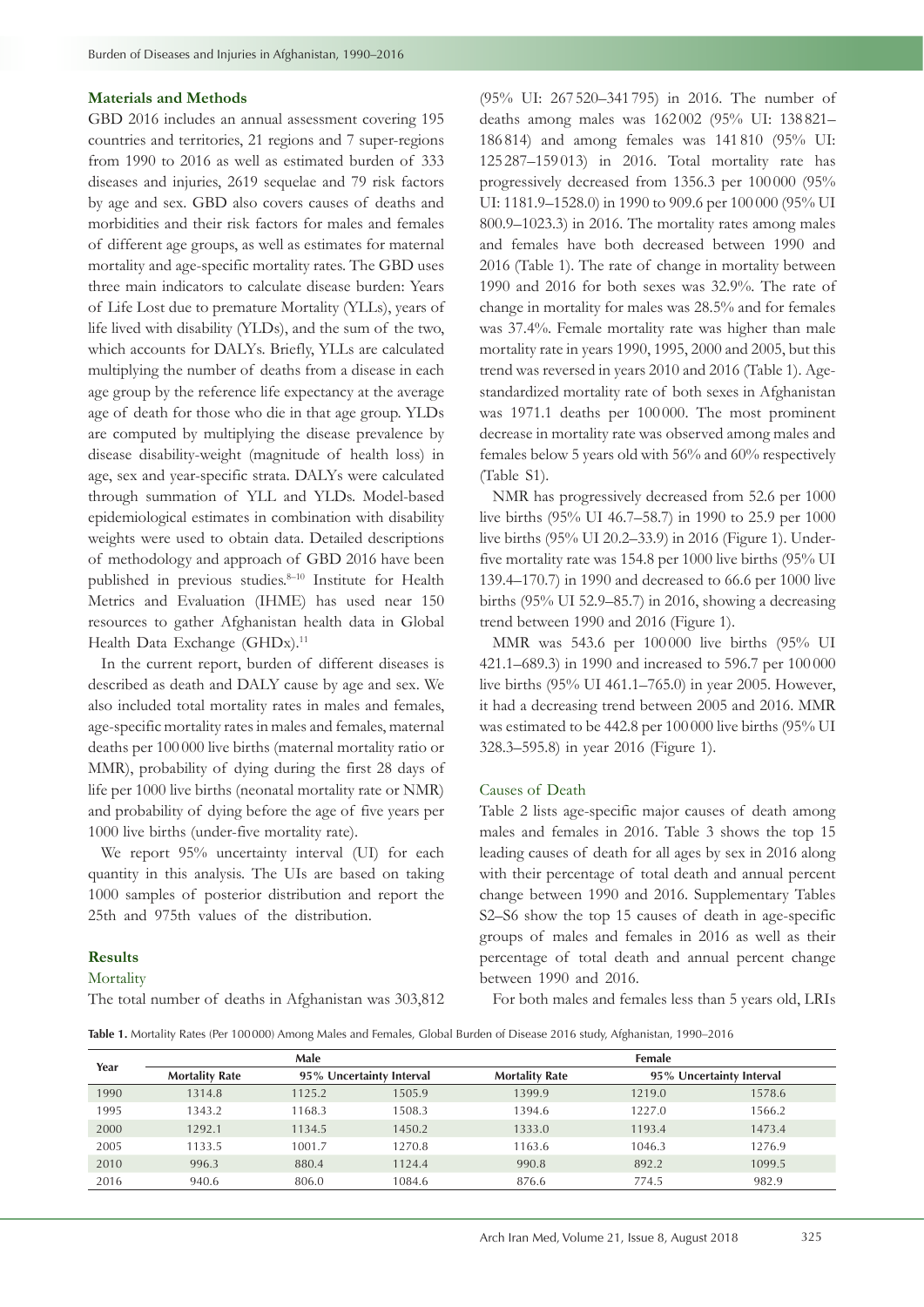

**Figure 1.** Neonatal Mortality Rate (Death Per 1000 Live Births), Under-Five Mortality Rate (Death Per 1000 Live Births), Maternal Mortality Ratio (Death Per 100000 Live Births), Global Burden of Disease 2016 Study, Afghanistan, 1990-2016.

were the leading cause of death (albeit declining over the study period) followed by congenital birth defects and neonatal preterm birth complications (Table 2 and Supplementary Table S2). Among males and females between 5 and 14 years old, conflict and terrorism were the leading cause of death with an escalating trend during the study period. Road injuries and meningitis were the second and third causes of death among males, while LRIs and road injuries were the second and third causes of death among females between 5 and 14 years old (Table 2 and Supplementary Table S3). Conflict and terrorism were the leading cause of death among males between 15 and 49 years old, followed by deaths due to road injuries and IHD. On the other hand, IHD was the leading cause of death among females between 15 and 49 years old, followed by tuberculosis (TB) and cerebrovascular diseases (Table 2 and Supplementary Table S4). IHD was the leading cause of death followed by cerebrovascular diseases in males and females between 50 and 69 years old as well as those above 70 years old. In the aforementioned age group, TB and diabetes mellitus (DM) were the third cause of death among males and females respectively (Table 2 and Supplementary Tables S5–S6).

# YLL

The measure for YLL rate for all causes of death was estimated 84,156.6 per 100,000 (95% UI 69,649.0– 98,242.8) in 1990, which was 87.8% of total DALYs in that year. The main cause of YLL in 1990 was measles  $(18.6\%$  of total YLLs) followed by LRIs  $(14.1\%)$  and congenital birth defects (6.1%). The YLL rate decreased to 44,926.4 per 100,000 (95% UI 37,228.3–53,602.1) in 2016, which accounted for 80.9% of total DALYs. LRIs were the main cause of YLL (9.7% of total YLLs) in 2016 followed by conflict and terrorism (9.4%) and IHD  $(9.1\%)$ .

# YLD

In Afghanistan, for all diseases or injuries YLD rate was 11,671.3 per 100 000 (95% UI 8574.0–15 378.7) in 1990, with conflict and terrorism causing most of the YLDs (10.4%), followed by low back and neck pain (7.2%) and sense organ diseases (6.4%). The YLD rate decreased to 10,639.3 per 100 000 (95% UI 7894.5–13 722.1) in 2016, with low back and neck pain causing most YLDs  $(8.3\%)$ , followed by skin and subcutaneous diseases (6.8%) and sense organ diseases (6.3%). YLD accounted for 12.2% and 19.1% of total DALYs in 1990 and 2016, respectively.

# DALY

DALY rate for all diseases or injuries has progressively decreased between 1990 and 2016. Total DALY rate was 95 835.8 per 100 000 (95% UI 81 042.8–110 413.2) in 1990 and decreased to 55 565.7 per 100 000 (95% UI 47 293.9–64 657.7) in 2016.

# Causes of DALY

Table 2 lists age-specific major causes of DALY among males and females in 2016. Table 4 shows the top 15 causes of DALY for all ages by sex in 2016 along with their percentage of total DALYs and annual percent change between 1990 and 2016. Supplementary Tables S7-S11 list the top 15 causes of DALY in age-specific groups of males and females in 2016 as well as their percentage of total DALYs and annual percent change between 1990 and 2016.

In children under 5 years old, LRIs were the first and main cause of DALY followed by congenital birth defects and neonatal preterm birth complications. Meningitis and diarrheal diseases were the fourth cause of DALY among males and females under 5 years old, respectively (Table 2 and Supplementary Table S7). In both sexes between 5 and 14 years old, conflict and terrorism were the leading cause of DALY with an escalating course over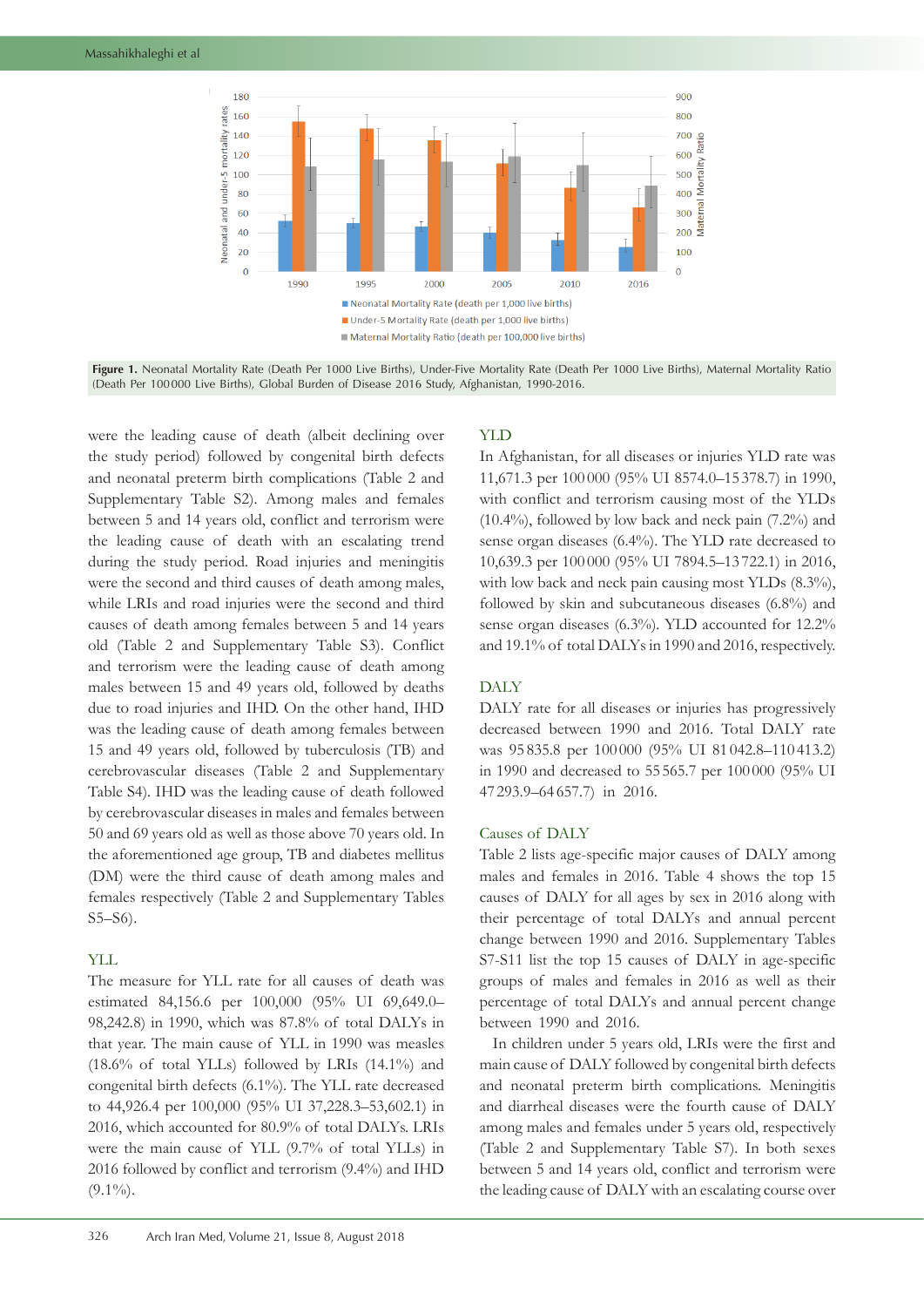|            |        | Causes of Death                                                                                                                                                                                                                                                                                                                                                                                                                                                                                                                                                   |                             |                                         |                             |                                                    | Causes of DAIY            |                             |                                            |                                       |                                      |
|------------|--------|-------------------------------------------------------------------------------------------------------------------------------------------------------------------------------------------------------------------------------------------------------------------------------------------------------------------------------------------------------------------------------------------------------------------------------------------------------------------------------------------------------------------------------------------------------------------|-----------------------------|-----------------------------------------|-----------------------------|----------------------------------------------------|---------------------------|-----------------------------|--------------------------------------------|---------------------------------------|--------------------------------------|
| Age        | Sex    | 1st                                                                                                                                                                                                                                                                                                                                                                                                                                                                                                                                                               | 2nd                         | 3rd                                     | 4th                         | 5th                                                | 1st                       | 2nd                         | 3rd                                        | 4th                                   | 5th                                  |
| $\sqrt{5}$ | Male   | LRIs                                                                                                                                                                                                                                                                                                                                                                                                                                                                                                                                                              | Congenital birth<br>defects | birth complications<br>Neonatal preterm | Meningitis                  | Other neonatal<br>disorders                        | LRIS                      | Congenital birth<br>defects | complications<br>preterm birth<br>Neonatal | Meningitis                            | Other neonatal<br>disorders          |
|            | Female | LRIs                                                                                                                                                                                                                                                                                                                                                                                                                                                                                                                                                              | Congenital birth<br>defects | birth complications<br>Neonatal preterm | Other neonatal<br>disorders | Diarrheal<br>diseases                              | LRIS                      | Congenital birth<br>defects | complications<br>preterm birth<br>Neonatal | Diarrheal<br>Diseases                 | Other neonatal<br>disorders          |
|            | Male   | Conflict and<br>terrorism                                                                                                                                                                                                                                                                                                                                                                                                                                                                                                                                         | Road injuries               | Meningitis                              | Drowning                    | LR <sub>IS</sub>                                   | Conflict and<br>Terrorism | Road injuries               | Meningitis                                 | Drowning                              | subcutaneous<br>Skin and<br>diseases |
| $5 - 14$   | Female | Conflict and<br>terrorism                                                                                                                                                                                                                                                                                                                                                                                                                                                                                                                                         | LR <sub>IS</sub>            | Road injuries                           | Congenital birth<br>defects | TB                                                 | Conflict and<br>Terrorism | LRIs                        | Congenital birth<br>defects                | subcutaneous<br>Skin and<br>diseases  | Road injuries                        |
|            | Male   | Conflict and<br>terrorism                                                                                                                                                                                                                                                                                                                                                                                                                                                                                                                                         | Road injuries               | $\exists$                               | Interpersonal<br>violence   | TB                                                 | Conflict and<br>Terrorism | Road injuries               | Interpersonal<br>Violence                  | $\begin{array}{c} 1 \\ 1 \end{array}$ | TB                                   |
| $15 - 49$  | Female | $\Xi$                                                                                                                                                                                                                                                                                                                                                                                                                                                                                                                                                             | TB                          | Cerebrovascular<br>disease              | Conflict and<br>terrorism   | Hemorrhage<br>Maternal                             | Conflict and<br>Terrorism | TB                          | $\mathbf{r}$                               | Cerebrovascular<br>disease            | Hemorrhage<br>Maternal               |
|            | Male   | $\Xi$                                                                                                                                                                                                                                                                                                                                                                                                                                                                                                                                                             | Cerebrovascular<br>disease  | ΓB                                      | ΣÑ                          | CKD                                                | $\Xi$                     | Cerebrovascular<br>disease  | MQ                                         | TΒ                                    | Conflict and<br>terrorism            |
| $50 - 69$  | Female | $\Xi$                                                                                                                                                                                                                                                                                                                                                                                                                                                                                                                                                             | Cerebrovascular<br>disease  | MQ                                      | TB                          | CKD                                                | $\Xi$                     | Cerebrovascular<br>disease  | MQ                                         | <b>CKD</b>                            | TB                                   |
|            | Male   | $\mathop{\underline{\mathop\mathrm{H}\mathop\mathrm{H}\mathop\mathrm{H}\mathop\mathrm{H}\mathop\mathrm{H}\mathop\mathrm{H}\mathop\mathrm{H}\mathop\mathrm{H}\mathop\mathrm{H}\mathop\mathrm{H}\mathop\mathrm{H}\mathop\mathrm{H}\mathop\mathrm{H}\mathop\mathrm{H}\mathop\mathrm{H}\mathop\mathrm{H}\mathop\mathrm{H}\mathop\mathrm{H}\mathop\mathrm{H}\mathop\mathrm{H}\mathop\mathrm{H}\mathop\mathrm{H}\mathop\mathrm{H}\mathop\mathrm{H}\mathop\mathrm{H}\mathop\mathrm{H}\mathop\mathrm{H}\mathop\mathrm{H}\mathop\mathrm{H}\mathop\mathrm{H}\mathop\mathrm$ | Cerebrovascular<br>disease  | TB                                      | COPD                        | MO                                                 | $\Xi$                     | Cerebrovascular<br>disease  | MO                                         | COPD                                  | TB                                   |
| $70+$      | Female | HD                                                                                                                                                                                                                                                                                                                                                                                                                                                                                                                                                                | Cerebrovascular<br>disease  | MO                                      | TB                          | other dementias<br>disease and<br><b>Alzheimer</b> | $\Xi$                     | Cerebrovascular<br>disease  | MO                                         | TB                                    | CKD                                  |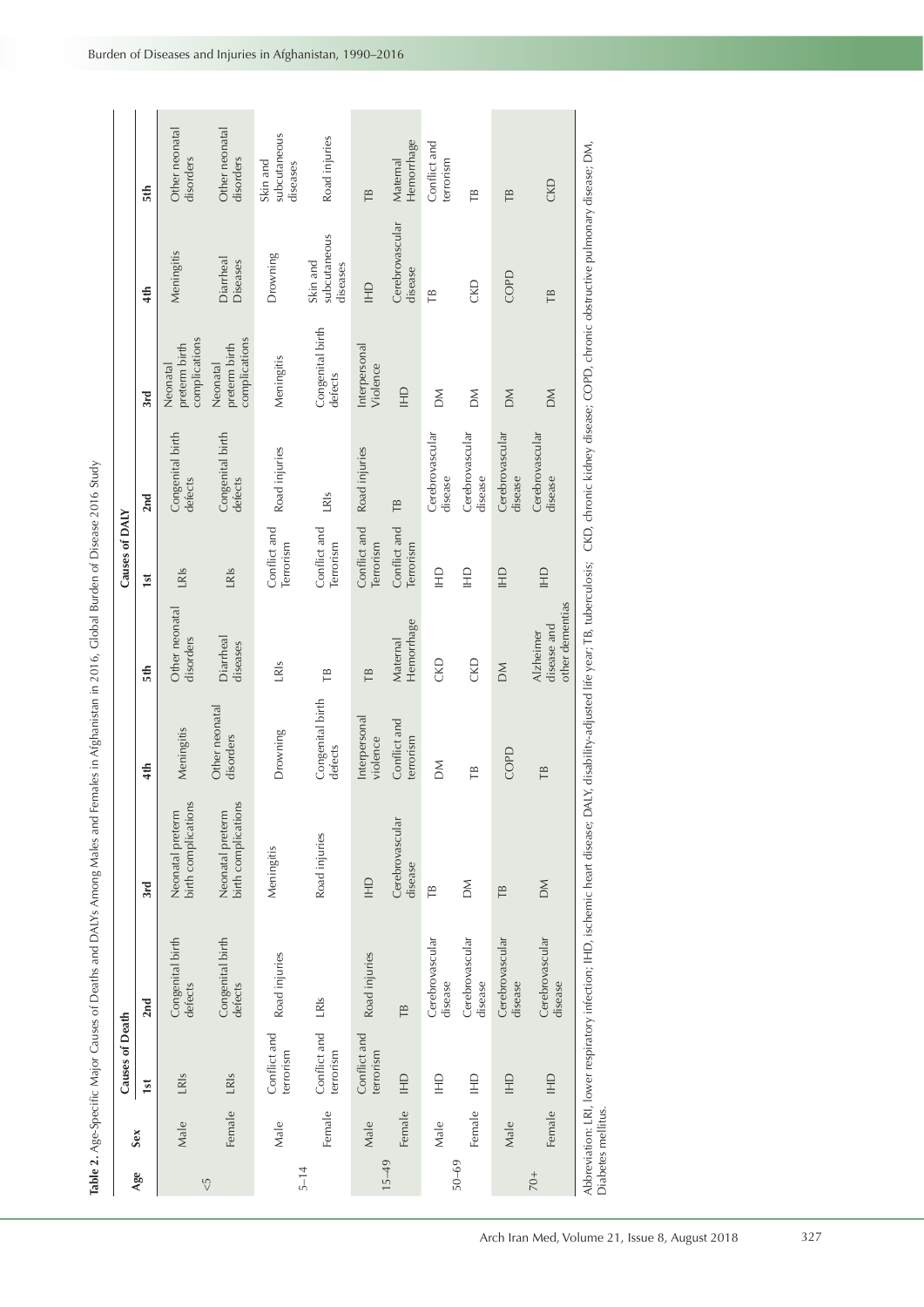|                 | Male, All Ages                          |                                                                                                            |                  | Female, All Ages                        |                                  |                  |
|-----------------|-----------------------------------------|------------------------------------------------------------------------------------------------------------|------------------|-----------------------------------------|----------------------------------|------------------|
| Rank            | Cause of Death                          | $\widehat{=}$<br>Percent of Total Deaths (95%                                                              | Annual % Change  | Cause of Death                          | Percent of Total Deaths (95% UI) | Annual % Change  |
|                 | $\overline{H}$                          | $16.8(14.1 - 19.5)$                                                                                        | 0.21             | $\frac{1}{2}$                           | $16.7(14.0 - 19.7)$              | $-0.2$           |
|                 | Conflict and terrorism                  | $9.7(2.4 - 16.8)$                                                                                          | 6.6              | Cerebrovascular disease                 | $9.2(6.5 - 11.9)$                | $\circ$          |
| 3               | Road injuries                           | $8.1(6.9 - 9.6)$                                                                                           | $-0.1$           | LRIS                                    | $7.2(5.1 - 9.8)$                 | $-3.7$           |
| 4               | Cerebrovascular disease                 | $6.2 (5.1 - 7.5)$                                                                                          | 0.7              | MQ                                      | $5.4(4.4 - 6.4)$                 | $\ddot{6}$ .     |
| $\sqrt{2}$      | LRIS                                    | $6.1(4.3 - 8.4)$                                                                                           | $-3.2$           | TΒ                                      | $5.1(1.8 - 7.3)$                 | $-2.7$           |
|                 | ΓB                                      | $4.1(1.3 - 5.5)$                                                                                           | $-2.2$           | Conflict and terrorism                  | $4.69(1.11 - 8.2)$               | 6.12             |
| $\overline{ }$  | Congenital birth defects                | $4.0(1.6 - 7.5)$                                                                                           | $-1.6$           | Congenital birth defects                | $4.4(1.6 - 8.2)$                 | $-1.9$           |
| ೲ               | Interpersonal violence                  | $3.7(1.7-4.8)$                                                                                             | $0.\overline{3}$ | <b>CKD</b>                              | $3.0(2.2 - 4.4)$                 | $\overline{0}$ . |
| q               | Neonatal preterm birth<br>complications | $3.2(1.8 - 5.3)$                                                                                           | $-2.5$           | Neonatal preterm birth<br>complications | $3.0(1.7 - 4.6)$                 | $-2.7$           |
| $\frac{0}{1}$   | Meningitis                              | $2.9(1.8-4.9)$                                                                                             | $-2.3$           | COPD                                    | $2.4(1.8-3.0)$                   | 0.6              |
|                 | CKD                                     | $2.4(1.6 - 3.4)$                                                                                           | 0.4              | Road injuries                           | $2.0(1.6 - 2.4)$                 | $-0.6$           |
| $\overline{12}$ | MO                                      | $2.2(1.8-2.6)$                                                                                             | $\frac{1}{1}$    | Breast cancer                           | $1.9(0.7-3.5)$                   | 0.9              |
| $\frac{3}{2}$   | COPD                                    | $1.9(1.2-2.5)$                                                                                             | 0.4              | Diarrheal diseases                      | $1.8(1.1 - 3.0)$                 | $-3.6$           |
| $\frac{4}{4}$   | Other Neonatal Disorders                | $1.8(0.9 - 3.2)$                                                                                           | $-2.1$           | Meningitis                              | $1.8(1.0-3.8)$                   | $-2.7$           |
| $\frac{15}{1}$  | Drowning                                | $1.7(1.4-2.1)$                                                                                             | $\frac{1}{1}$    | Other neonatal disorders                | $1.6(0.8-2.7)$                   | $-1.9$           |
|                 |                                         | in including throwing the problem of the children's checking of CODO checking objective outlesses director |                  |                                         |                                  |                  |

Abbreviation: UI, uncertainty interval; LRI, lower respiratory infection; IHD, ischemic heart disease; TB, tuberculosis; CKD, chronic kidney disease; COPD, chronic obstructive pulmonary disease; obstructive pulmonary disease; Abbreviation: UI, uncertainty interval; LRI, Iower respiratory infection; IHD, ischemic heart disease; TB, tuberculosis; CKD, chronic kidney disease; COPD, chronic<br>DM, Diabetes mellitus. DM, Diabetes mellitus.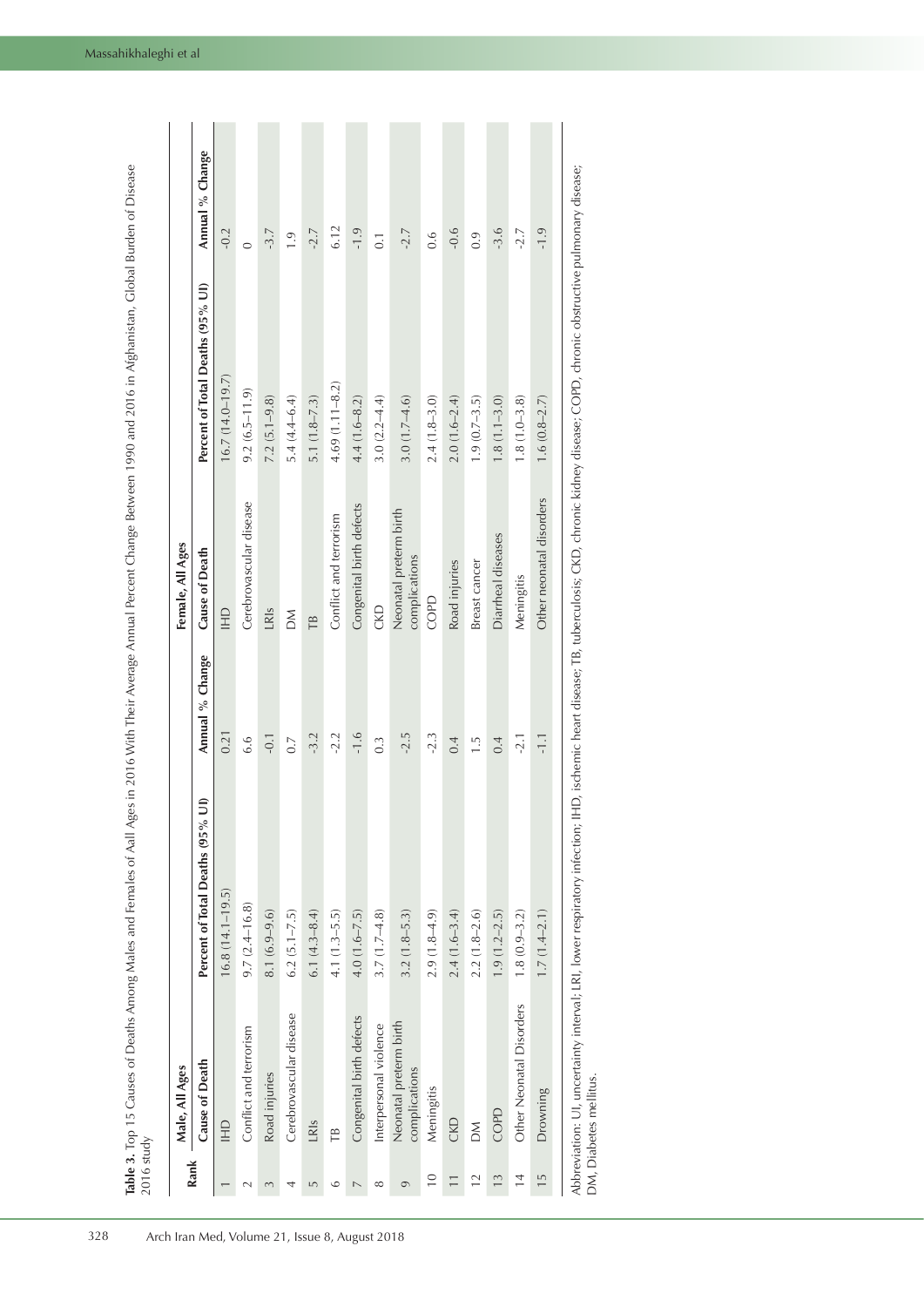|                          | Table 4. Top 15 Causes of DALYs Among Males and Females of All Ages in 2016 W                                                                                                                              |                                       |                       | ith Their Average Annual Percent Change Between 1990 and 2016 in Afghanistan, Global Burden of Disease 2016 Study |                                                        |                          |
|--------------------------|------------------------------------------------------------------------------------------------------------------------------------------------------------------------------------------------------------|---------------------------------------|-----------------------|-------------------------------------------------------------------------------------------------------------------|--------------------------------------------------------|--------------------------|
| Rank                     | Male                                                                                                                                                                                                       |                                       |                       | Female                                                                                                            |                                                        |                          |
|                          | DALY Cause                                                                                                                                                                                                 | Percent of Total DALYs<br>$(95%$ UI*) | DALYs Annual % Change | DALY Cause                                                                                                        | Percent of Total DALYs<br>$(95%$ UI)                   | DALYs Annual %<br>Change |
|                          | Conflict and terrorism                                                                                                                                                                                     | $10.9(3.8 - 17.8)$                    | 3.5                   | LRIS                                                                                                              | $8.7(5.9-12.3)$                                        | $-4.1$                   |
| $\sim$                   | $\begin{array}{c}\n\Box \\ \Box\n\end{array}$                                                                                                                                                              | $7.8(6.2 - 9.5)$                      | 0.2                   | $\Xi$                                                                                                             | $7.0 (5.7 - 8.7)$                                      | $-0.3$                   |
| 3                        | Road injuries                                                                                                                                                                                              | $7.6(6.2 - 9.3)$                      | $-0.2$                | Congenital Birth Defects                                                                                          | $6.5(2.7-11.9)$                                        | $-1.9$                   |
| 4                        | LRIS                                                                                                                                                                                                       | $7.2(4.9 - 10.2)$                     | $-3.6$                | Conflict and Terrorism                                                                                            | $6.0(2.0 - 10.1)$                                      | 2.9                      |
| LN,                      | Congenital birth defects                                                                                                                                                                                   | $6.0(2.8-10.6)$                       | $-1.6$                | Neonatal Preterm Birth Complications                                                                              | $4.4(2.6-6.6)$                                         | $-2.6$                   |
| $\circ$                  | Neonatal preterm birth complications                                                                                                                                                                       | $4.7 (2.8 - 7.4)$                     | $-2.4$                | Cerebrovascular Disease                                                                                           | $4.3(3.0 - 5.9)$                                       | $-0.3$                   |
| $\overline{\phantom{a}}$ | Meningitis                                                                                                                                                                                                 | $3.7(2.2 - 6.2)$                      | $-2.5$                | TB                                                                                                                | $3.4(1.3-4.8)$                                         | $-2.8$                   |
| $^{\circ}$               | Interpersonal violence                                                                                                                                                                                     | $3.5(1.7-4.7)$                        | 0.2                   | MQ                                                                                                                | $3.3(2.7-3.9)$                                         | 1.2                      |
| 6                        | Cerebrovascular disease                                                                                                                                                                                    | $2.9(2.3 - 3.5)$                      | 0.5                   | Diarrheal Diseases                                                                                                | $2.7(1.7-4.3)$                                         | $-3.4$                   |
| $\overline{0}$           | Other neonatal disorders                                                                                                                                                                                   | $2.5(1.2-4.4)$                        | $-2.1$                | Meningitis                                                                                                        | $2.4(1.4 - 5.1)$                                       | $-2.7$                   |
| $\overline{1}$           | TB                                                                                                                                                                                                         | $2.5(0.9-3.3)$                        | $-2.5$                | Other Neonatal Disorders                                                                                          | $2.3(1.2 - 3.8)$                                       | $-1.9$                   |
| $\overline{c}$           | Neonatal sepsis and other neonatal infections                                                                                                                                                              | $2.1(0.8-3.7)$                        | $-2.6$                | Road Injuries                                                                                                     | $2.0(1.6 - 2.4)$                                       | $-0.8$                   |
| $\frac{3}{2}$            | Drowning                                                                                                                                                                                                   | $1.9(1.5-2.4)$                        | $-1.3$                | Chronic Kidney Disease                                                                                            | $2.0(1.5-2.8)$                                         | $-0.2$                   |
| $\overline{1}$           | Neonatal encephalopathy due to birth asphyxia<br>and trauma                                                                                                                                                | $1.6(0.8-2.7)$                        | $-1.7$                | Falls                                                                                                             | $1.9(0.9 - 3.6)$                                       | $-2.4$                   |
| $\frac{15}{2}$           | MO                                                                                                                                                                                                         | $1.5(1.2 - 1.8)$                      | $\overline{ }$        | Low Back and Neck Pain                                                                                            | $1.9(1.4 - 2.5)$                                       | 0.2                      |
|                          | Abbreviation: UI, uncertainty interval; LRI, lower respiratory infection; IHD, ischemic heart disease; DALY, disability-adjusted life year; TB, tuberculosis;<br>pulmonary disease; DM, Diabetes mellitus. |                                       |                       |                                                                                                                   | CKD, chronic kidney disease; COPD, chronic obstructive |                          |

| į                                                |   |
|--------------------------------------------------|---|
|                                                  |   |
|                                                  |   |
| l<br>J                                           |   |
| l<br>١<br>ļ                                      |   |
| Ï<br>i                                           |   |
| ֘֒                                               |   |
| j                                                |   |
| I                                                |   |
| I                                                |   |
| ₹<br>i                                           |   |
|                                                  |   |
|                                                  |   |
| ׇ֚֬֡                                             |   |
|                                                  |   |
|                                                  |   |
| Į                                                |   |
|                                                  |   |
|                                                  |   |
| l<br>j                                           |   |
|                                                  |   |
| Ï<br>ׇ֦<br>ׇ֚֬֡                                  |   |
|                                                  | I |
|                                                  |   |
| I<br>١<br>١<br>ļ                                 |   |
| İ<br>ł<br>j                                      |   |
| $\frac{1}{2}$                                    |   |
| i                                                |   |
|                                                  |   |
| Ś<br>I                                           |   |
|                                                  |   |
|                                                  |   |
| ļ<br>Ì<br>Ì<br>I                                 |   |
| i<br>֖֖֖֖֢ׅ֢ׅ֖֪ׅ֖֖֖֚֚֚֚֚֚֚֚֚֚֚֚֚֚֚֬֝֓֝<br>ׇׇ֚֬֓֡ |   |
|                                                  |   |
| $\frac{1}{2}$<br>ć<br>l                          |   |
|                                                  |   |
|                                                  |   |
|                                                  |   |
| Ć<br>Į                                           |   |
|                                                  |   |
| ï<br>I                                           |   |
|                                                  |   |
|                                                  |   |
| $\frac{1}{2}$<br>j                               |   |
| ales                                             |   |
|                                                  |   |
| I                                                |   |
|                                                  |   |
|                                                  |   |
|                                                  |   |
|                                                  |   |
| l<br>١                                           |   |
|                                                  |   |
|                                                  |   |
| l                                                |   |
|                                                  |   |
|                                                  |   |
|                                                  |   |
| I                                                |   |
|                                                  |   |
| I<br>J<br>í                                      |   |
|                                                  |   |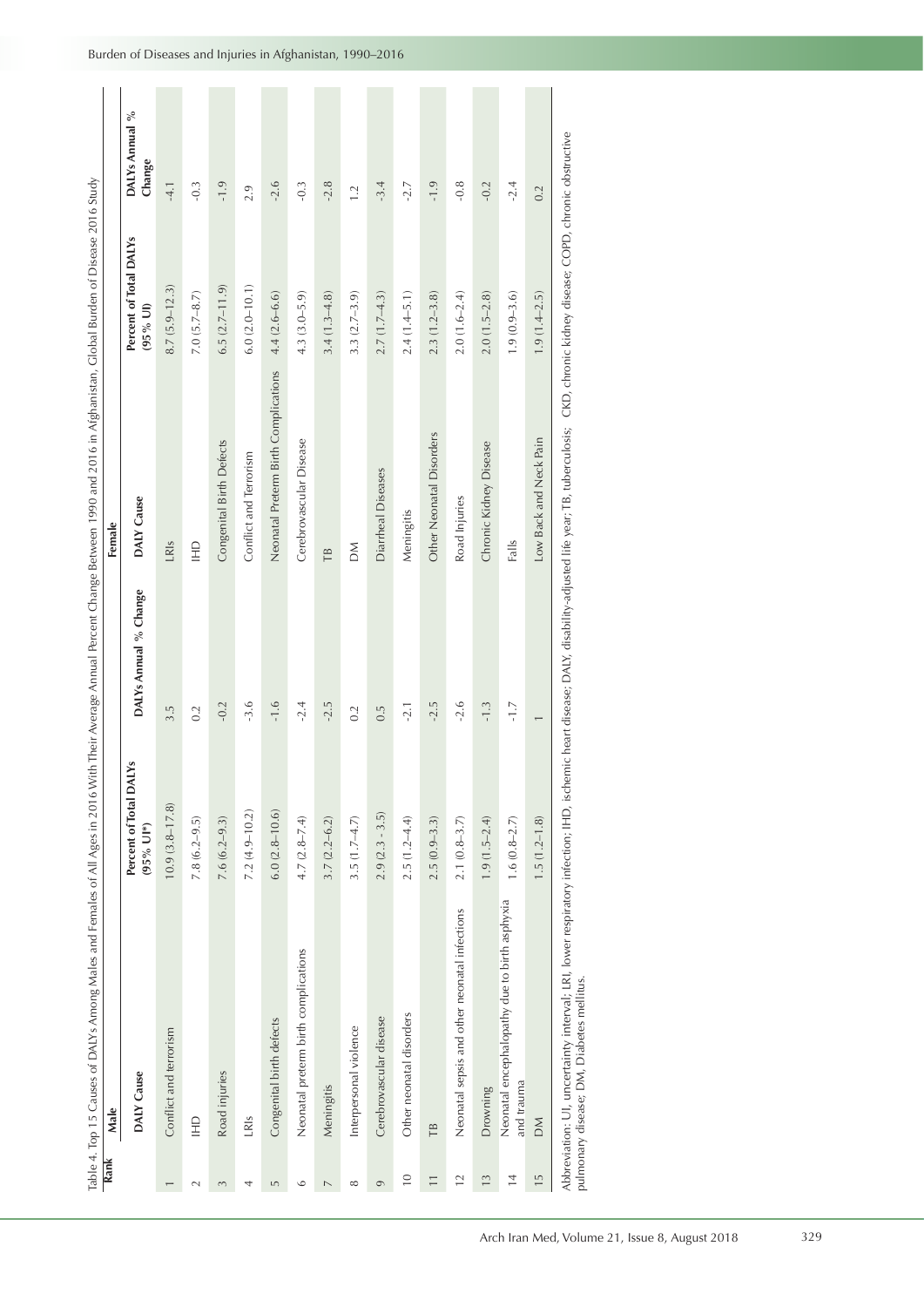the study period. Road injuries, meningitis and drowning were the second, third and fourth causes of DALY in males between 5 and 14 years old. On the other hand, LRIs, congenital birth defects, skin and subcutaneous diseases were the second, third and fourth causes of DALY among females of that age group (Table 2 and Supplementary Table S8). Furthermore, conflict and terrorism were the leading cause of DALY among both males and females between 15 and 49 years old. This was followed by road injuries, interpersonal violence and IHD in males, whereas TB, IHD and cerebrovascular diseases were the second, third and fourth causes of DALY in females of that age group (Table 2 and Supplementary Table S9). IHD, cerebrovascular disease and DM were the first, second and third causes of DALY among both males and females between 50 and 69 years old as well as those above 70 years old. TB and chronic kidney disease (CKD) were the fourth cause of DALY among males and females between 50 and 69 years old, respectively (Table 2 and Supplementary Table S10). Chronic obstructive pulmonary disease (COPD) was the fourth cause of DALY in males above 70 years old, whereas TB was the fourth cause of DALY among females of that age group (Table 2 and Supplementary Table S11).

## DALYs Attributed to Risk Factors

Low birth weight and short gestation were the leading risk factors for DALYs among both males and females

of all ages in Afghanistan in 2016 followed by household air pollution, high fasting plasma glucose, child growth failure, high blood pressure, ambient particulate matter, high body-mass index, high total cholesterol and smoking (Figure 2). Among children less than 5 years old, the most important risk factors for DALYs were low birth weight and short gestation followed by child growth failure, household air pollution, ambient particulate matter, unsafe water, inadequate handwashing, unsafe sanitation, suboptimal breastfeeding, secondhand smoke, zinc deficiency, vitamin A deficiency and iron deficiency (Supplementary Figure S1). Iron deficiency was the leading risk factor for DALYs among males and females between 5 and 14 years old (Supplementary Figure S2). Occupational injury was the leading risk factor for DALYs in males between 15 and 49 years old, whereas high body-mass index was the foremost risk factor for DALYs in females of that age group (Supplementary Figures S3 and S4). High fasting plasma glucose was the most important risk factor for DALYs in both males and females between 50 and 69 years old as well as those above 70 years old (Supplementary Figures S5 and S6).

## Life Expectancy and HALE

Life expectancy at birth (for both sexes) in Afghanistan increased from 51.6 years (95% UI 50.3–52.9) in 1990 to 58.0 years (95% UI 56.3–59.5) in 2016.

Health-adjusted life expectancy (HALE) at birth for both



Figure 2. Rate of Disability-Adjusted Life-Years (DALYs) attributable to Top 15 Risk Factors in Both Males and females of All Ages in Afghanistan in 2016, Global Burden of Disease 2016 Study.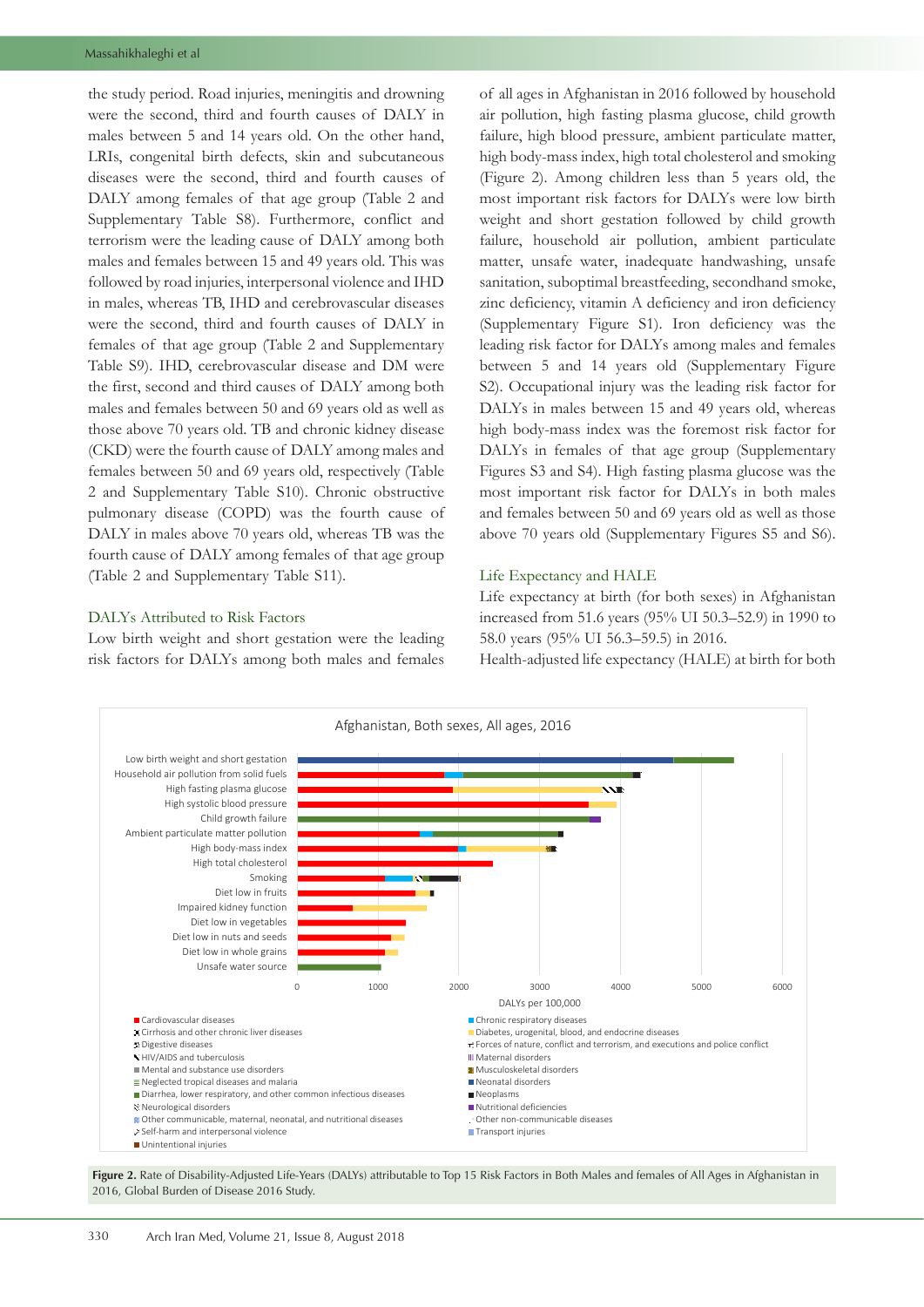sexes in Afghanistan increased from 43.6 years (95% UI 40.9–46.0) in 1990 to 49.5 years (95% UI 46.7–52.1) in 2016.

# **Discussion**

Mortality rate in Afghanistan has decreased between 1990 and 2016. However, age-standardized mortality rate of both sexes in Afghanistan is still much higher than age-standardized global mortality rate, which is partly due to large proportion of young population.

Estimates for MMR in Afghanistan vary based on the subnational region (higher in certain locations and rural areas in comparison with urban areas).<sup>14</sup> While the world is trying to reach Sustainable Development Goal 3.1 (reduce the global MMR to less than 70 per 100 000 live births by 2030), Afghanistan is still lagging behind the Fifth Millennium Development Goal (reduction of 75% in the MMR between 1990 and 2015).<sup>15</sup> Our study did not show any improvement in MMR between 1990 and 2005. However, MMR had a decreasing trend between 2005 and 2016. Maternal Mortality Estimation Inter-Agency Group reported a decreasing trend in MMR continuously between 1990 and 2015.16 The discrepancy between MMR reports from diverse resources is partly due to insufficiency of accurate information and different models used for estimation. Antenatal care is an important step in improving maternal and child health (MCH). In 2015, only 32% of pregnant women in Afghanistan had four antenatal care visits, while about 38% had no antenatal care visit at all. Furthermore, only 45% of pregnant women gave birth under the supervision of a skilled birth attendance in 2015.17 According to Afghanistan Ministry of Public Health (MoPH), there is considerable difference in access to antenatal care between urban and rural areas.18 This calls for improving MCH through universal health care as well as working on social determinants. Women empowerment and education are necessary tools to improve MCH.

The 57.0% decline in under-five mortality rate as well as 50.8% decline in NMR between 1990 and 2016 is a welcoming news showing progress in the right direction. This shows that efforts to reduce under-five mortality and NMRs through programs such as vaccination are effective.19 These are promising results to continue improvement and investment in Afghanistan healthcare.

Deaths and DALYs due to infectious diseases among Afghan children under 5 years old need special attention. Child growth failure was the main risk factor for common infectious diseases among children under 5 years old. Malnutrition causes immunodeficiency, which results in mortality and morbidity due to infection.20 Risk of dying from diarrhea, measles and malaria in children with vitamin A deficiency is increased. Vitamin

A supplementation has shown to reduce all-cause mortality among children under 5 years old by  $24\%^{21,22}$ Childhood vaccination is also important in decreasing deaths and DALYs due to infectious diseases. The WHO recommends routine childhood pneumococcal vaccination.23 Pneumococcus vaccine is not currently incorporated into the childhood immunization schedule in Afghanistan despite high mortality and morbidity due to LRIs. Rotavirus infection (the most common cause of diarrhea in infants and young children) can also be prevented through vaccination, whereas the vaccine was not available in Afghanistan. Afghan MoPH aimed to introduce rotavirus vaccine by 2017.<sup>24</sup> Afghanistan is one of only three countries–alongside Pakistan and Nigeria– where polio is still endemic.<sup>25</sup> Despite incorporation of polio vaccine in childhood immunization schedule, poliomyelitis is still affecting Afghan children due to low coverage of vaccination in certain parts of the country.<sup>26</sup> On the other hand, the rapid decrease in deaths and DALYs due to measles and tetanus among children was mainly due to increasing vaccination coverage.19 Basic vaccination coverage varies a lot by province (1% of children in Nooristan province versus 75% in Paktika) and one of the main reasons for partial vaccination is long distance to child vaccination centers.<sup>2,19,27</sup> Access to clean air and water, personal hygiene education, safe sanitation and hand washing can also help with reducing deaths and DALYs due to common infectious diseases among children. Suboptimal breastfeeding was also a risk factor for childhood infections. Based on 2015 AfDHS, only 43% of children under 6 months were exclusively breastfed.2

Iron-deficiency anemia (IDA) as the leading risk factor for DALYs among both males and females 5–14 years old is mainly due to malnutrition (nutrition deficiency) but can also have other causes. IDA can present with different clinical manifestations depending on the cause and severity (e.g. asymptomatic or behavioral and physical problems affecting learning, education and overall cognitive and performing ability in childhood as well as later in life).28,29 Iron supplementation through strategic plans have been recommended by WHO guideline.<sup>30</sup>

Among 22 countries of EMR, Afghanistan had the largest proportion of adolescents aged 10-24 years (34.8%) in 2015. Decreased burden of infectious diseases among adolescents between 1990 and 2015 have largely been offset by the health impacts of war and terrorism, non-communicable diseases (NCDs) (including mental health disorders), unintentional injury and self-harm. Mental health, sexual health, substance use, unintentional injuries and self-harm are the most important health issues among adolescents, which have been overlooked given religious and cultural sensitivities.<sup>31</sup>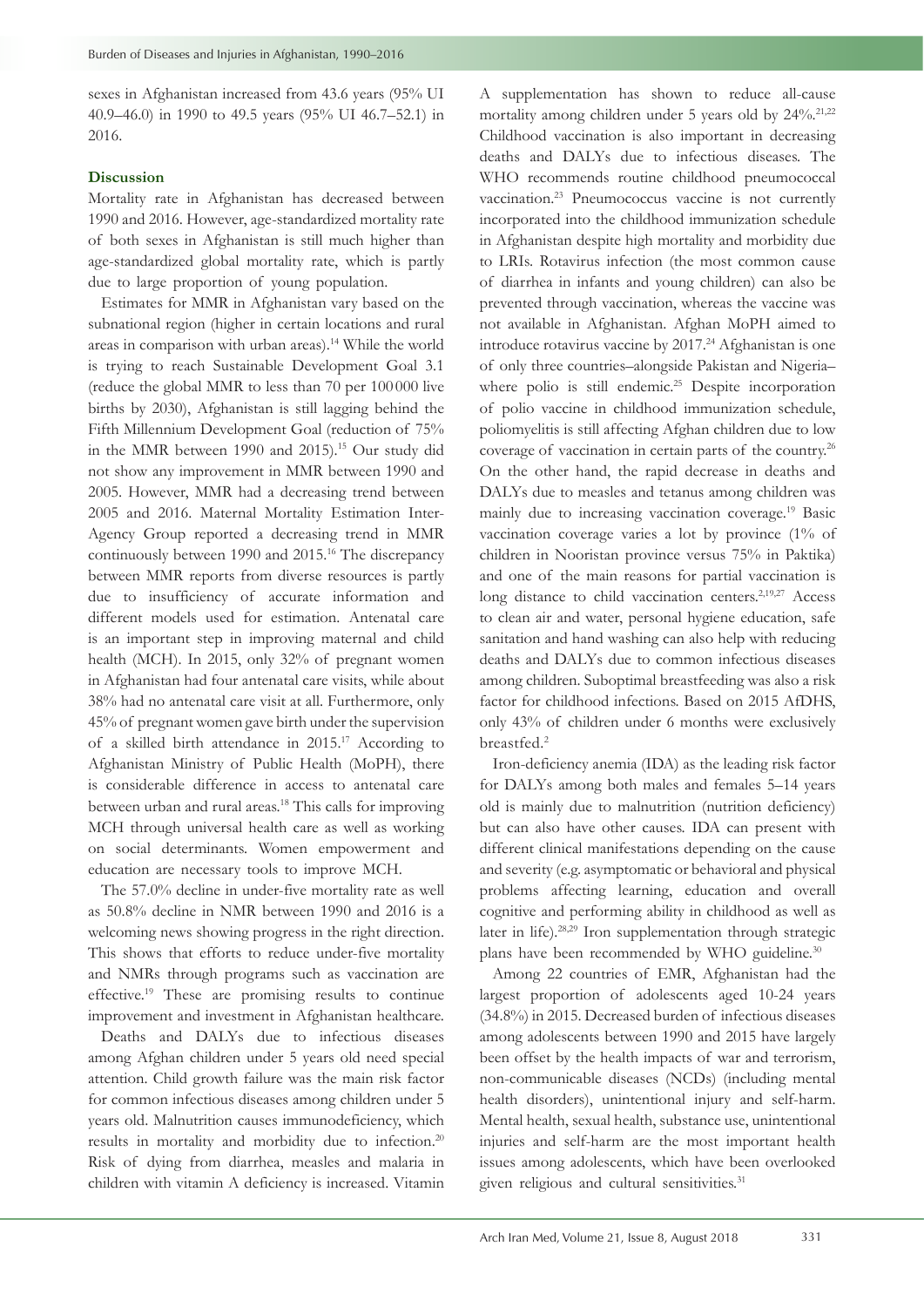In 2015, Afghanistan had the highest mortality rate due to transport injuries in the EMR.32 Less than 11.0% of seriously injured people in road accidents of Afghanistan were transferred to emergency health care centers by ambulance.<sup>33</sup> Safety of the vehicles and roads, enforcement of driving rules (e.g. speed surveillance and observance of traffic signs) and emergency medical service quality improvement are imperative to decrease deaths and DALYs due to road accidents.

High blood pressure was the leading risk factor for DALYs due to cardiovascular diseases in females between 15 and 49 years old. Population interventions to reduce salt consumption (e.g. population-wide and targeted information campaigns, decreasing salt content of processed foods, declaration of salt content of food through labelling, taxation of processed foods with high salt content, subsidization of foods with low salt content) are effective in controlling blood pressure.<sup>34</sup>

Afghanistan is among twenty-two countries in the world that suffer from a high burden of TB. More than 13 000 Afghans die each year because of TB, whereas it is a completely preventable and curable disease. Two-thirds of all TB patients are women. Children, elderly, poor and malnourished persons, refugees and internally displaced people are those at higher risks. Stigma associated with TB, failure to complete treatment course, and multidrugresistant TB (due to poor management and low quality medicines) are some barriers for successful diagnosis and treatment.<sup>35</sup>

The deaths and DALYs due to IHD will escalate even more with ageing and increasing life expectancy. Afghanistan had the highest age-standardized DALY rate of cardiovascular diseases among all countries of the EMR in both 1990 and 2015.36 There is a serious need to increase efforts to tackle NCDs through prevention programs and policies. High blood pressure, high total cholesterol, high fasting plasma glucose, high bodymass index, household air pollution, ambient particulate matter, nutritional deficiencies (low fruit, low vegetables, low nuts and seeds, low omega-3, low whole grains), smoking, impaired kidney function, high sodium, low fiber, low legumes and low physical activity are the most important risk factors for cardiovascular diseases. Based on the Package of Essential Non-communicable (PEN) Disease Interventions for primary health care in low-resource settings, the considerable number of deaths and DALYs imposed by IHD and other NCDs, necessitates risk factor assessment, early screening, lifestyle modification and early treatment of population at risk.37,38

Deaths and DALYs due to Chronic obstructive pulmonary disease (COPD) among elderly Afghan population are also noteworthy. Smoking is the first and foremost risk factor for COPD. Other important risk factors for COPD include household air pollution, ambient particulate matter, occupational particulates, ozone, secondhand smoke and occupational exposure to secondhand smoke. Household and indoor air pollution are due to solid fuels (biomass for cooking, heating and other usages) which are used by majority of Afghan population.2,24 Smoking cessation is the most effective strategy to decrease deaths and DALYs due to COPD. Providing cleaner energies for cooking and household usages is another strategy to decrease indoor air pollution.38

There are different reports of life expectancy in Afghanistan based on separate resources. Diverse estimations for death rates in early ages of life (neonatal, infant, under 5 years old) mainly contribute to the different estimations in life expectancy.<sup>39</sup>

Conflict and terrorism not only directly cause deaths and disabilities, but also indirectly affect health by resurgence of some communicable diseases that were previously under control; hence regression from achieved health care goals.38 The continued war in Afghanistan has led to shortage of health care professionals due to outmigration and unequal distribution in rural compared with urban areas. There were only 7.3 health care professionals (doctors, nurses, and midwives) per 10 000 population in 2011, which was expected to increase to 9.1 by 2016 (Afghanistan National Health Workforce Plan 2012-2016 (Draft),  $2011$ ,<sup>12</sup> whereas minimum of 23 health care professionals (doctors, nurses and midwives) per 10 000 population was established by WHO to deliver essential maternal and child healthcare.13 The escalating trend of deaths and DALYs imposed by war and terrorism in addition to major shifts in burden of diseases, calls for an urgent multi-group action to provide peace and safety as well as improving healthcare infrastructures in Afghanistan.38,40

This is the first comprehensive report on the burden of disease in Afghanistan. We used GBD standard methodology to estimate the required health indicators and provided uncertainty intervals for each estimate. IHME has used almost 150 resources including national surveys such as Afghanistan Demographic and Health Survey (AfDHS), Afghanistan Health Survey (AHS) and Afghanistan Mortality Survey (AMS) to gather Afghanistan health data. However, health data and information in Afghanistan are limited in certain provinces and unsafe rural areas. Therefore, our data might not reflect exactly the true status of the country. We acknowledge this as a limitation of this study, which calls for planning to improve the accuracy of health data.

In conclusion, conflict and terrorism have adversely affected health in Afghanistan. The economic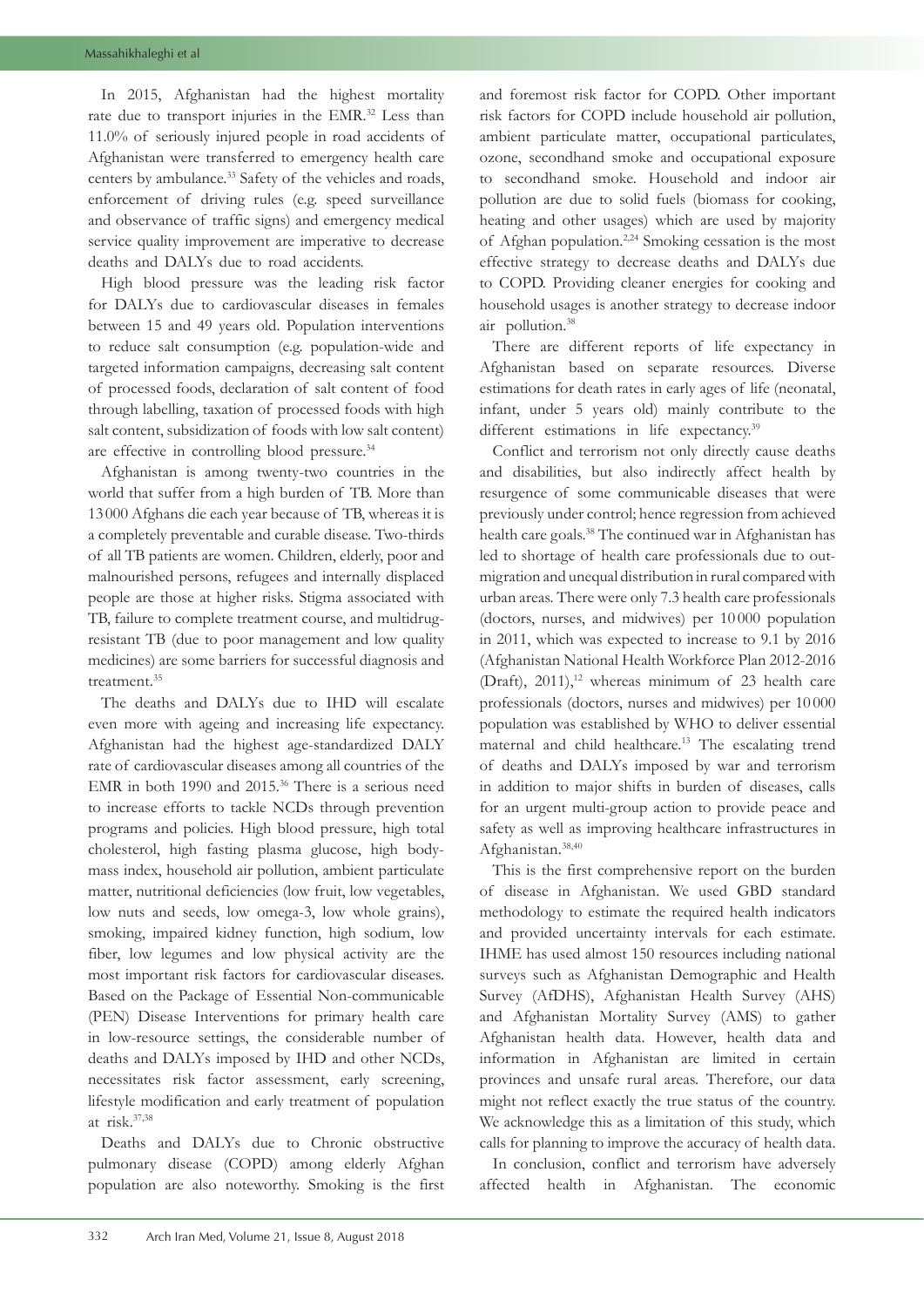ramifications of the war are detrimental to all aspects of the society including overall health care and access to health facilities. Quality health care across the country is challenging due to financial problems as well as shortage of health care professionals. Infectious diseases are still the main causes of deaths and DALYs among children under 5 years old. NCDs (such as cardiovascular diseases, cerebrovascular diseases, DM, COPD and CKD) are surging rapidly among adults. Furthermore, TB is still an important cause of death and DALY in Afghanistan. There is an urgent need for a national health plan by the government and support from donors to implement regulations and policies with the goal of reducing the burden of both communicable and NCDs. It is crucial to have a balanced approach between dealing with infectious diseases and preventing NCDs through comprehensive risk factor modification programs. Our findings can help Afghanistan government and international community to prioritize healthcare needs and monitor the progress.

#### **Authors' Contribution**

PMK, ATB and MML prepared the first draft. CJLM, MN and AHM are among the core GBD team and responsible for data processing and analysis. SAS, SMH and SAH are local contributors to data. All other authors provided data, developed models, reviewed results, provided guidance on methodology, or reviewed the manuscript, and approved the final version of the manuscript.

#### **Conflict of Interest Disclosures**

The authors declare that they have no conflicts of interest at this time.

#### **Ethical Statement**

This manuscript reflects an original work that has not previously been published in whole or in part and is not under consideration elsewhere. All authors have contributed to the design, intellectual content and implementation of the study. They have read and edited the manuscript and have agreed that the work is ready for submission and accept responsibility for its contents. The authors of this paper have complied with all ethical standards and do not have any conflicts of interest to disclose at the time of submission. The funding source played no role in the design of the study, the analysis and interpretation of data, and the writing of the paper. The study did not involve human participants and/or animals; therefore, no informed consent was needed.

#### **Source of Funding**

This research was funded by Bill & Melinda Gates Foundation.

#### **Acknowledgments**

This research was supported by Dr. Ahmad Jan Naeem deputy minister for policy and planning at Afghanistan Ministry of Public Health. We are grateful for his partnership and assistance in preparing this paper.

We also thank Nicholas Kassebaum MD, associate professor at the Institute for Health Metrics and Evaluation (IHME) at the University of Washington, Seattle, Washington, USA. His thoughtful insight and expertise in Global Burden of Disease (GBD) greatly assisted our research.

#### **Supplementary Materials**

Online supplementary data contains Tables S1-S11 and Figures S1- S6.

### **References**

- 1. Worldometers. Afghanistan Population. 2017; Available from: [http://www.worldometers.info/world-population/afghanistan](http://www.worldometers.info/world-population/afghanistan-population/)[population/.](http://www.worldometers.info/world-population/afghanistan-population/) Accessed September 20, 2017.
- 2. Central Statistics Organization/Afghanistan, Ministry of Public Health/Afghanistan, ICF. Afghanistan Demographic and Health Survey 2015. 2017; Available from: [http://dhsprogram.](http://dhsprogram.com/pubs/pdf/FR323/FR323.pdf) [com/pubs/pdf/FR323/FR323.pdf](http://dhsprogram.com/pubs/pdf/FR323/FR323.pdf). Accessed September 20, 2017.
- 3. The World Bank. GDP per capita, PPP. Available from: [https://data.worldbank.org/indicator/NY.GDP.PCAP.](https://data.worldbank.org/indicator/NY.GDP.PCAP.PP.CD?locations=AF) [PP.CD?locations=AF](https://data.worldbank.org/indicator/NY.GDP.PCAP.PP.CD?locations=AF). Accessed September 20, 2017.
- 4. IHME. Financing Global Health. Financing Global Health: Available from: <http://ihmeuw.org/42s9>. Accessed September 20, 2017.
- 5. Sepanlou SG, Parsaeian M, Krohn KJ, Afshin A, Farzadfar F, Roshandel G, et al. Disability-Adjusted Life-Years (DALYs) for 315 Diseases and Injuries and Healthy Life Expectancy (HALE) in Iran and its Neighboring Countries, 1990-2015: Findings from Global Burden of Disease Study 2015. Arch Iran Med. 2017;20(7):403-18.
- 6. Global, regional, and national disability-adjusted lifeyears (DALYs) for 315 diseases and injuries and healthy life expectancy (HALE), 1990-2015: a systematic analysis for the Global Burden of Disease Study 2015. Lancet. 2016;388(10053):1603-58. doi: 10.1016/s0140- 6736(16)31460-x.
- 7. Murray CJ, Barber RM, Foreman KJ, Abbasoglu Ozgoren A, Abd-Allah F, Abera SF, et al. Global, regional, and national disability-adjusted life years (DALYs) for 306 diseases and injuries and healthy life expectancy (HALE) for 188 countries, 1990-2013: quantifying the epidemiological transition. Lancet. 2015;386(10009):2145-91. doi: 10.1016/s0140-6736(15)61340-x.
- 8. Global, regional, and national disability-adjusted lifeyears (DALYs) for 333 diseases and injuries and healthy life expectancy (HALE) for 195 countries and territories, 1990- 2016: a systematic analysis for the Global Burden of Disease Study 2016. Lancet. 2017;390(10100):1260-344. doi: 10.1016/s0140-6736(17)32130-x.
- Global, regional, and national incidence, prevalence, and years lived with disability for 328 diseases and injuries for 195 countries, 1990-2016: a systematic analysis for the Global Burden of Disease Study 2016. Lancet. 2017;390(10100):1211- 59. doi: 10.1016/s0140-6736(17)32154-2.
- 10. Global, regional, and national under-5 mortality, adult mortality, age-specific mortality, and life expectancy, 1970- 2016: a systematic analysis for the Global Burden of Disease Study 2016. Lancet. 2017;390(10100):1084-150. doi: 10.1016/s0140-6736(17)31833-0.
- 11. GHDx. Afghanistan Dataset Records. Available from: [http://](http://ghdx.healthdata.org/geography/afghanistan) [ghdx.healthdata.org/geography/afghanistan.](http://ghdx.healthdata.org/geography/afghanistan) Accessed September 20, 2017.
- 12. WHO. Afghanistan Health Workforce. Available from: [http://](http://www.who.int/workforcealliance/countries/afg/en/) [www.who.int/workforcealliance/countries/afg/en/](http://www.who.int/workforcealliance/countries/afg/en/). Accessed September 20, 2017.
- 13. WHO. Health Workforce. Available from: [http://www.who.](http://www.who.int/hrh/workforce_mdgs/en/) [int/hrh/workforce\\_mdgs/en/](http://www.who.int/hrh/workforce_mdgs/en/). Accessed Date: September 20, 2017.
- 14. Bartlett L, LeFevre A, Zimmerman L, Saeedzai SA, Turkmani S, Zabih W, et al. Progress and inequities in maternal mortality in Afghanistan (RAMOS-II): a retrospective observational study. Lancet Glob Health. 2017;5(5):e545-e55. doi: 10.1016/ s2214-109x(17)30139-0.
- 15. Global, regional, and national levels of maternal mortality, 1990-2015: a systematic analysis for the Global Burden of Disease Study 2015. Lancet. 2016;388(10053):1775-812. doi: 10.1016/s0140-6736(16)31470-2.
- 16. Maternal Mortality Estimation Inter–Agency Group (1990– 2015). Available from: [http://www.who.int/gho/maternal\\_](http://www.who.int/gho/maternal_health/countries/afg.pdf) [health/countries/afg.pdf.](http://www.who.int/gho/maternal_health/countries/afg.pdf) Accessed Date: September 20, 2017. 17. IHME. Social Determinants of Health Visualization. 2015;